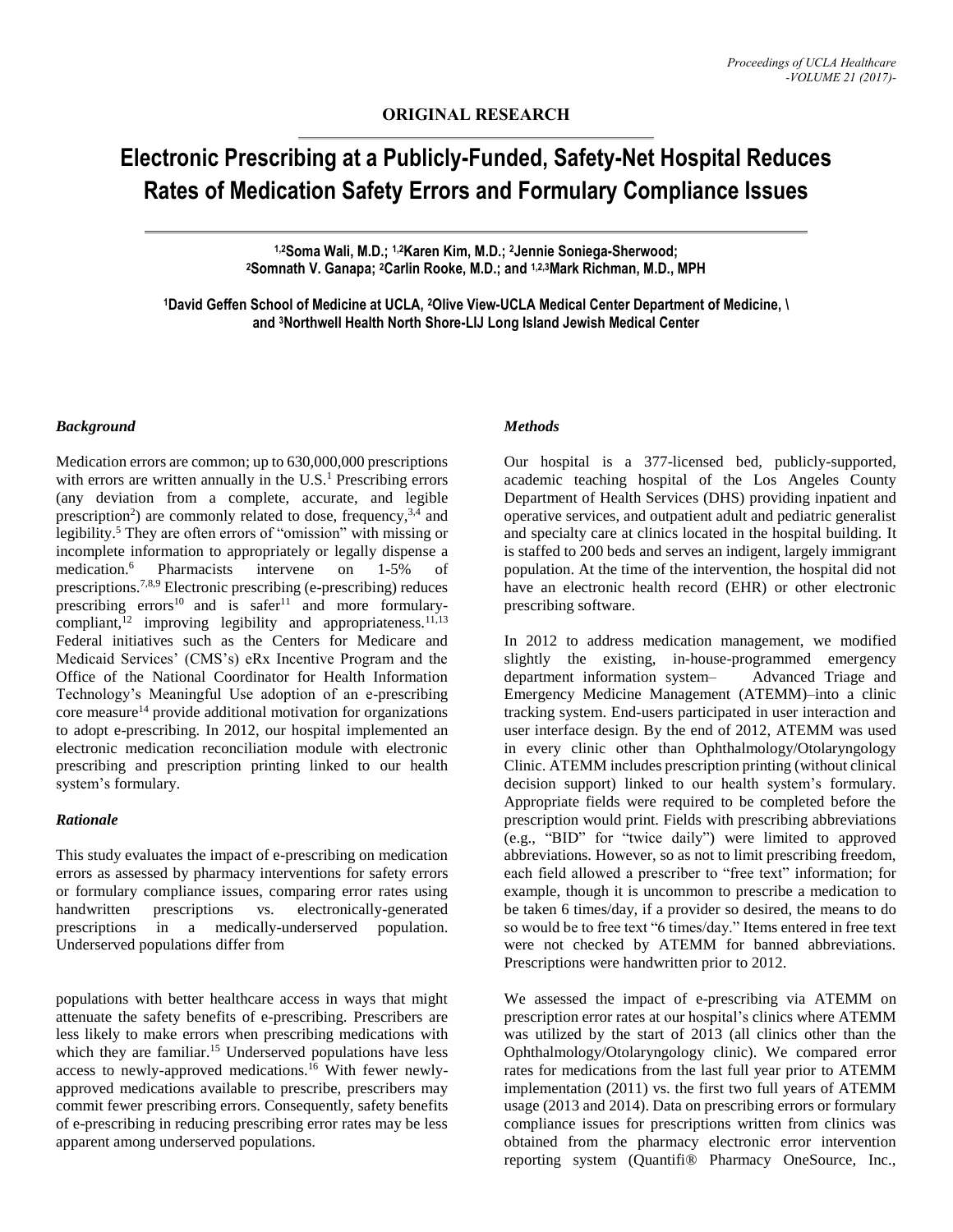Bellevue, WA). Description in Quantifi<sup>®</sup> of the error and intervention is mandatory when a communication to prescriber or intervention is made. Entries are only made by pharmacists, not pharmacy technicians. Entry fields include error date, location/service (e.g., Primary Care Clinic) the prescription originated from, medication, error type (e.g., dose, legibility), intervention, time spent addressing error, and outcome notes. Errors were categorized by the authors as being for "safety," for "formulary compliance issue," or "other." Authors categorized interventions as for "safety" if they regarded strength, dose, route, frequency, quantity, duplicate therapy, legibility, or unapproved abbreviation, or if the description of error incidents labelled "Other intervention" suggested a safety error that eprescribing through ATEMM could have prevented (e.g., no quantity or date written on prescription). "Formulary compliance issues" were those in which the medication prescribed was non-formulary. To ensure we analyzed only relevant errors, we first removed from analysis any errors committed on prescriptions from clinics where ATEMM was not implemented. We then removed from analysis any errors committed on prescriptions for Drug Enforcement Agency (DEA)-scheduled medications, as ATEMM prohibited printing such medications; errors for such medications could not have been made using ATEMM. To assess impact on pharmacist time, we queried Quantifi® for pharmacist time addressing each error. Statistical analyses were performed using Microsoft Excel (2010, Redmond, WA). Statistical significance was set a priori at p <0.05.

The study was approved by our hospital's institutional Investigational Review Board.

# *Results*

In 2011, prescriptions for 142,249 medications were written from our hospital's participating clinics. Of 5,261 errors (3.7%), 2,443 (1.7%) were safety errors and 685 were formulary non-compliance (0.5%), which e-prescribing might have prevented. The remaining errors were not classifiable or were errors that e-prescribing would not prevent (e.g., medications written for wrong patient). In 2013, prescriptions for 149,343 medications were printed from ATEMM in our hospital's clinics. Of 2,331 errors (1.6%), 1,405 were safety errors (0.9%) and 329 were formulary non-compliance (0.2%). In 2014, prescriptions for 146,486 medications were printed from ATEMM in our hospital's clinics. Of 3,839 errors (2.6%), 1,068 were for safety (0.7%), and 123 were for formulary noncompliance (0.1%). Averaging prescriptions from 2013 and 2014, 2.1% of all prescriptions had errors (0.8% for safety and 0.2% for formulary non-compliance). This represents a 43.6% decrease in total errors, 51.3% decrease in safety errors, and 67.0% decrease in formulary non-compliance (53.2% decrease in combined safety errors and formulary non-compliance). All differences between baseline year (2011) and postimplementation years  $(2013 + 2014$  averaged) were highly statistically significant (Table 1, Figures 1-3).

The typology of safety errors included dose errors, drug clarification, duplicate therapy, inappropriate frequency of administration, illegible prescription, inappropriate route of administration, incomplete prescription, prohibited

abbreviation, and other intervention (e.g., no quantity or date). The remaining errors described in Quantifi<sup>®</sup> were for nonformulary medications, "miscellaneous," "not specified," or were clarifications (e.g., ensuring a prescriber wanted to renew a prescription for a medication before the previous prescription was expected to be finished). Table 2 displays the number of each error type and a comparison between pre- and postintervention years.

Decreases in safety errors and formulary compliance issues translated into a 50% decrease in pharmacists' time (and cost) resolving errors (Table 3, Figures 4-5).

### *Discussion*

E-prescribing resulted in a significant decrease in the number and percent of safety errors and formulary compliance issues compared with handwritten prescription forms. To our knowledge, this is the first study demonstrating the impact of eprescribing on safety errors and formulary compliance issues at a publicly-operated, safety-net hospital. Error rates decreased by more than 50% after e-prescribing was introduced. Annually, there were over 1,650 fewer such errors reported when comparing the pre-implementation year (2011) to the average of the first two post-implementation years (2013 and 2014). The decrease in safety errors and formulary compliance issues is unlikely attributable solely to trends in hospital-wide error reporting, as the 53.2% decrease in safety errors and formulary compliance issues greatly exceeds the 2.9% decrease in overall hospital-wide errors reported in Quantifi® during this timeframe.

These changes occurred despite reasons to question whether such e-prescribing benefits might extend to safety-net settings. Prescribers make more errors prescribing unfamiliar medications.<sup>15</sup> Underserved populations have less access to newly-approved (i.e., unfamiliar) medications.<sup>16</sup> Safety-net prescribers may, therefore, commit fewer prescribing errors. We found that, despite this, safety errors decreased significantly with the introduction of e-prescribing.

With fewer safety errors and formulary compliance issues, pharmacists spent significantly less time addressing errors via communication or interventions with prescribers. Such time savings allow pharmacists to focus on other services contributing to patient safety (e.g., patient counseling and reviewing prescriptions) and avoid provider disruptions.

# *Challenges and Future Directions*

Because our e-prescribing program was programmed by our health system's information technology staff, we were very responsive to user requests. Obstetricians identified a common source of errors not considered in our original modification from an emergency department information system to a clinic tracking system. Prescribing teratogenic medications (e.g., angiotensin converting enzyme inhibitors, warfarin) to reproductive-age women not on reliable birth control. In response, we recently implemented a process to minimize such prescribing. Before printing a teratogenic medication prescription, ATEMM checks gender and age; if indicative of a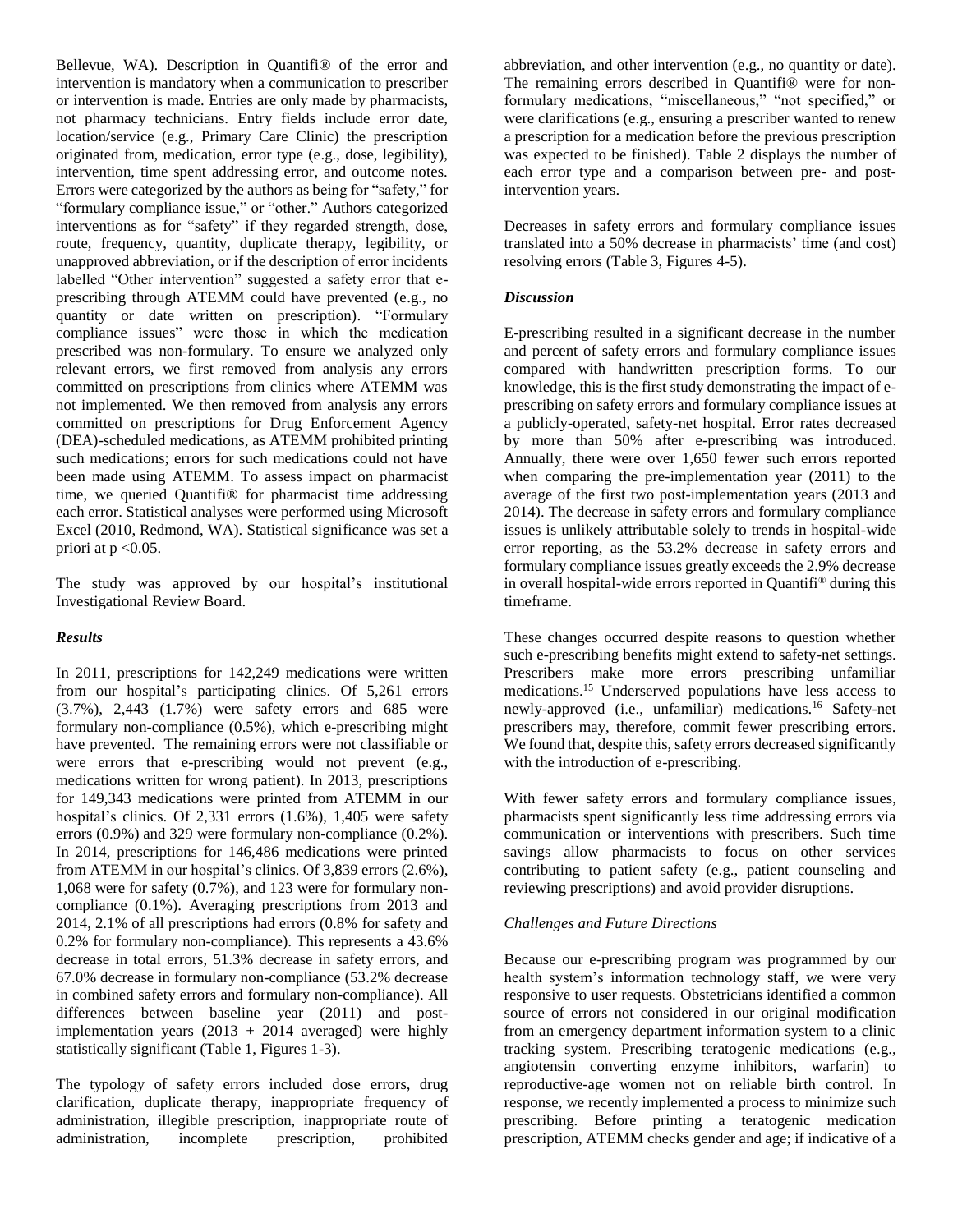reproductive-age woman, a pop-up box warns the prescriber and allows opt-out of printing the prescription. In the first month, the alert was triggered for 209 prescriptions at 163 out of 3,430 visits  $(4.8\%)$  by reproductive-age women; in 14  $(8.6\%)$ of those 163 visits, the provider opted not to prescribe the alertgenerating medication, resulting in 51 cancelled prescriptions out of 209 originally-intended prescriptions (24.4% reduction in teratogenic medication prescribing to this population). Were this 24.4% reduction applied to the 1,485 teratogenic medication prescriptions written for reproductive-age women the prior year, this population would have been exposed to 128 fewer such medications.

We also recognized relying on our health system's pharmacy formulary was insufficient as some commonly-prescribed items are not on the formulary; notably, blood glucose testing equipment (e.g., lancets and test strips). We added those items to the ATEMM's medication table, so they can be quickly looked up and printed on a prescription.

Finally, we took steps to avoid printing duplicate medications. ATEMM imports to each patient's medication reconciliation page any medications dispensed from any DHS pharmacy. Our health system's formulary table does not contain National Drug Codes (NDC codes); rather, ATEMM relies on an exact match of spelling and capitalization to identify medications. If a medication is imported into the medication reconciliation page that has the same name but is slightly different (e.g., Albuterol vs. Albuterol HFA), the system cannot tell there is a duplicate medication. We addressed this by adding a "Duplicate" column to the medication reconciliation page. Providers indicate a medication is a duplicate as such by clicking a "Duplicate" checkbox, which removes the duplicate medication from the medication reconciliation list.

## *Limitations*

This study has several limitations. As a single-site intervention at a publicly-funded hospital serving an indigent, largely immigrant population, results may not be generalizable. The study was performed at an institution that trains house staff and medical students; such benefits may not confer to organizations with more experienced prescribers, who are less-prone to making prescribing errors related to safety errors or formulary compliance. In addition, accuracy of error reporting was pharmacist-dependent; as such, the number and type of reported errors may undercount the true number and type of errors. The intervention rates reported in this study are on the lower end of previously-published error rates  $(1-5\%$  of prescriptions),<sup>7,8,9</sup> likely due to underreporting. Although reporting errors in Quantifi® was mandatory by policy, it was voluntary in the sense that there was no way to force pharmacists to enter errors. Time pressure and implementation of a new, automated dispensing system may have distracted pharmacists from entering all errors; new staff may not have been as familiar with the system. However, such inter-pharmacist variation and underreporting would likely have been the same pre- and postimplementation of e-prescribing via ATEMM, lending validity that the observed differences in error rates reflect true differences. Finally, although most patients obtain their medications from our hospital, we would have missed errors on

prescriptions given to patients who obtain medications outside of our hospital.

In summary, a well-designed e-prescribing system, such as ATEMM, can reduce prescribing safety errors and improve formulary compliance. Characteristics of a well-designed eprescribing system include:

- 1. Early end-user engagement in the design and implementation process;
- 2. User-friendly user-interaction and user interface;
- 3. Fields allowing selection of abbreviations should include only approved abbreviations;
- 4. So as not to limit prescribing freedom, fields should allow free text options wherever possible; and
- 5. The system should indicate which medications are "on-formulary" based on a patient's insurance, but should allow non-formulary prescribing.

This study supports prior observations of the impact of eprescribing on prescription error rates and formulary compliance, and expands current understanding of eprescribing benefits by demonstrating extension to safety-net organizations and populations.

## *Tables and Figures*

**Table 1.** Changes in Prescribing Errors, 2011 vs. 2013+2014 Combined

|                                 |         | $2013 + 2014$ | <b>Relative</b>  |                |  |  |  |
|---------------------------------|---------|---------------|------------------|----------------|--|--|--|
|                                 |         | Averaged      | <b>Change of</b> |                |  |  |  |
|                                 | 2011    |               | 2011 vs.         | <b>P-Value</b> |  |  |  |
|                                 |         |               | Average of       |                |  |  |  |
|                                 |         |               | $2013 + 2014$    |                |  |  |  |
| <b>Total Errors</b>             |         |               |                  |                |  |  |  |
| $#$ of                          | 142,249 | 147,915       | 4.0%             |                |  |  |  |
| prescriptions                   |         |               |                  |                |  |  |  |
| # with errors                   | 5,261   | 3,085         | $-41.4%$         |                |  |  |  |
| % with                          | 3.7%    | 2.1%          | $-43.6%$         | < 0.0001       |  |  |  |
| errors                          |         |               |                  |                |  |  |  |
|                                 |         |               |                  |                |  |  |  |
| <b>Safety Errors</b>            |         |               |                  |                |  |  |  |
| # with safety                   |         | 1,237         | $-49.4%$         |                |  |  |  |
| errors                          | 2,443   |               |                  |                |  |  |  |
| % with                          | 1.7%    | 0.8%          | $-51.3%$         | < 0.0001       |  |  |  |
| safety errors                   |         |               |                  |                |  |  |  |
|                                 |         |               |                  |                |  |  |  |
| <b>Formulary Non-Compliance</b> |         |               |                  |                |  |  |  |
| $#$ with                        |         |               |                  |                |  |  |  |
| formulary                       | 685     | 226           | $-67.0%$         |                |  |  |  |
| $non-$                          |         |               |                  |                |  |  |  |
| compliance                      |         |               |                  |                |  |  |  |
| % with                          |         |               |                  |                |  |  |  |
| formulary                       | 0.5%    |               | $-68.3%$         | < 0.0001       |  |  |  |
| $non-$                          |         | 0.2%          |                  |                |  |  |  |
| compliance                      |         |               |                  |                |  |  |  |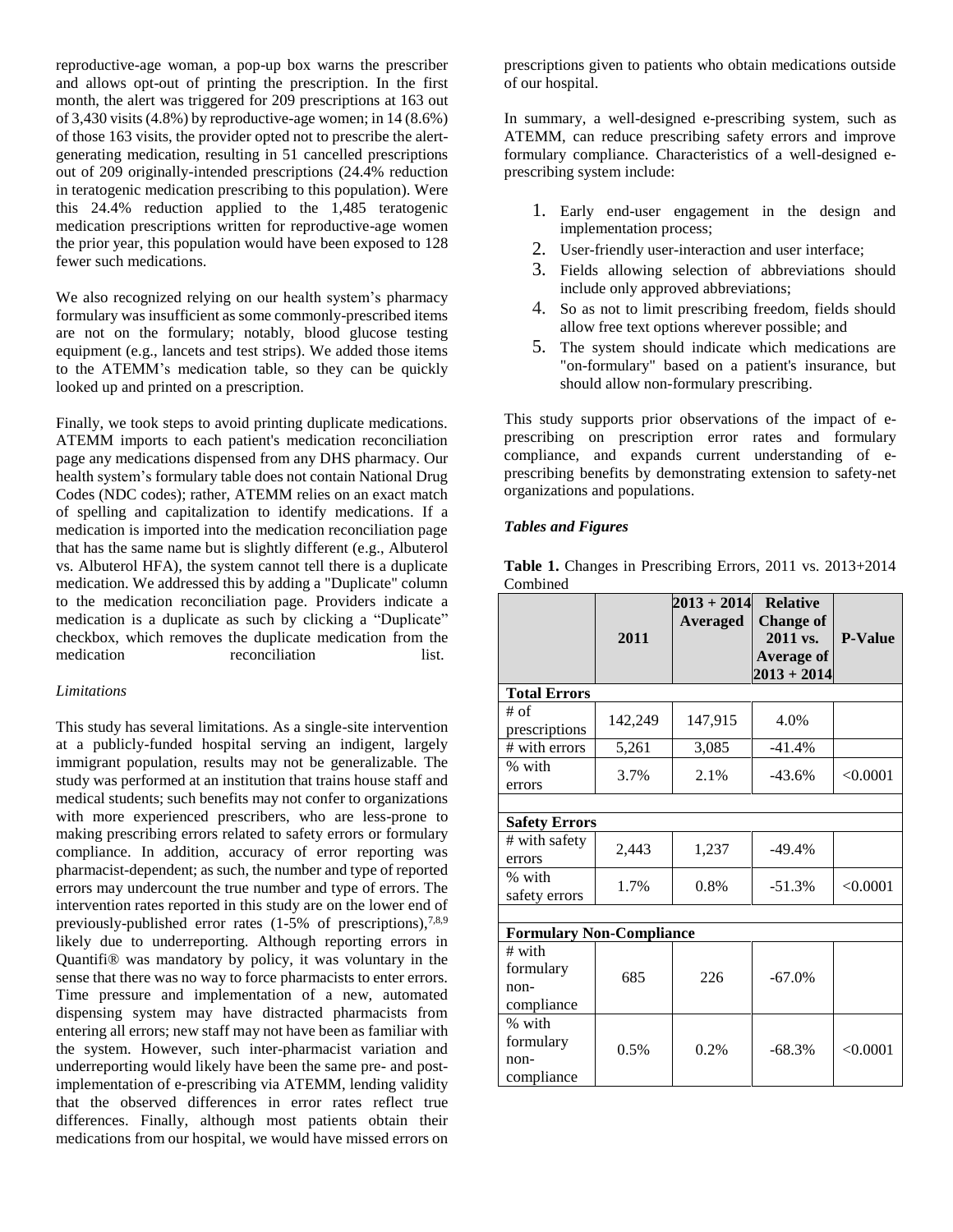**Table 2.** Prescribing Error Details, 2011 vs. 2013 + 2014 Average

| <b>Error Type</b>                                             | 2011                  | 2011<br><b>Errors</b> | $2013 +$<br>2014                 | $2013 +$<br>2014                                      | <b>Relative</b><br><b>Change</b><br>in Errors,<br>2011 vs. | P-Value                                      |
|---------------------------------------------------------------|-----------------------|-----------------------|----------------------------------|-------------------------------------------------------|------------------------------------------------------------|----------------------------------------------|
|                                                               | <b>Errors</b><br>(f#) | % of<br>Total)        | Averaged<br><b>Errors</b><br>(#) | <b>Averaged</b><br>Errors (% of $2013 +$<br>of Total) | <b>Average</b><br>2014                                     |                                              |
| <b>Safety Errors</b>                                          |                       |                       |                                  |                                                       |                                                            |                                              |
|                                                               | 1,124                 | 35.9                  | 725                              | 49.6                                                  | $-35.5$                                                    | < 0.001                                      |
| <b>Dose Error</b>                                             |                       |                       |                                  |                                                       |                                                            |                                              |
| <b>Drug</b><br><b>Clarification</b>                           | 398                   | 12.7                  | 25                               | 1.7                                                   | $-93.7$                                                    | < 0.001                                      |
| <b>Duplicate</b><br><b>Therapy</b>                            | 463                   | 14.8                  | 112                              | 7.7                                                   | $-75.8$                                                    | .001                                         |
| Inappropriate<br><b>Frequency of</b><br><b>Administration</b> | 380                   | 12.1                  | 242                              | 16.6                                                  | $-36.3$                                                    | 0.002                                        |
| <b>Illegible</b><br>Prescription                              | 61                    | 2.0                   | 46                               | 3.1                                                   | $-24.6$                                                    | 0.11                                         |
| Inappropriate<br>Route of<br><b>Administration</b>            | 11                    | 0.4                   | 9                                | 0.6                                                   | $-18.2$                                                    | 0.32                                         |
| <b>Prohibited</b><br><b>Abbreviation</b>                      | 6                     | 0.2                   |                                  |                                                       | N/A                                                        | N <sub>o</sub><br>comparis<br>on<br>possible |
| Other                                                         |                       |                       | 59                               | 4.0                                                   | N/A                                                        | No<br>comparis<br>on                         |
| <b>Intervention</b>                                           |                       |                       |                                  |                                                       |                                                            | possible                                     |
| <b>Total Safety</b><br><b>Errors</b>                          | 2,443                 |                       | 1,218                            |                                                       |                                                            |                                              |
| Formulary<br>Non-                                             | 685                   | 21.9                  | 244                              | 16.7                                                  | $-64.4$                                                    | < 0.001                                      |
| Compliance<br><b>Total</b>                                    | 3,128                 |                       | 1,462                            |                                                       |                                                            |                                              |

**Table 3.** Pharmacist Time and Cost Addressing Prescription Errors, 2011 vs. 2013 + 2014 Average

|                                 | 2011     | $2013 +$<br>2014<br>Average | <b>Absolute</b><br><b>Change</b> | <b>Relative</b><br><b>Change</b> |  |  |
|---------------------------------|----------|-----------------------------|----------------------------------|----------------------------------|--|--|
| <b>Total Errors</b>             |          |                             |                                  |                                  |  |  |
| Hours                           | 350      | 175                         | $-175$                           |                                  |  |  |
| Cost                            | \$19,272 | \$9,643                     | $-$ \$9,629                      | $-50.0\%$                        |  |  |
| <b>Safety Errors</b>            |          |                             |                                  |                                  |  |  |
| Hours                           | 280      | 149                         | $-130$                           |                                  |  |  |
| Cost                            | \$15,379 | \$8,204                     | $-$7,175$                        | $-46.7\%$                        |  |  |
| <b>Formulary Non-Compliance</b> |          |                             |                                  |                                  |  |  |
| Hours                           | 70       | 26                          | $-45$                            |                                  |  |  |
| Cost                            | \$3,893  | \$1,432                     | $-$ \$2,461                      | $-63.2%$                         |  |  |

**Figure 1.** Percent of Prescriptions with Any Error, 2011 vs. 2013 + 2014 Average



Figure 2. Percent of Prescriptions with Safety Error, 2011 vs. 2013 + 2014 Average

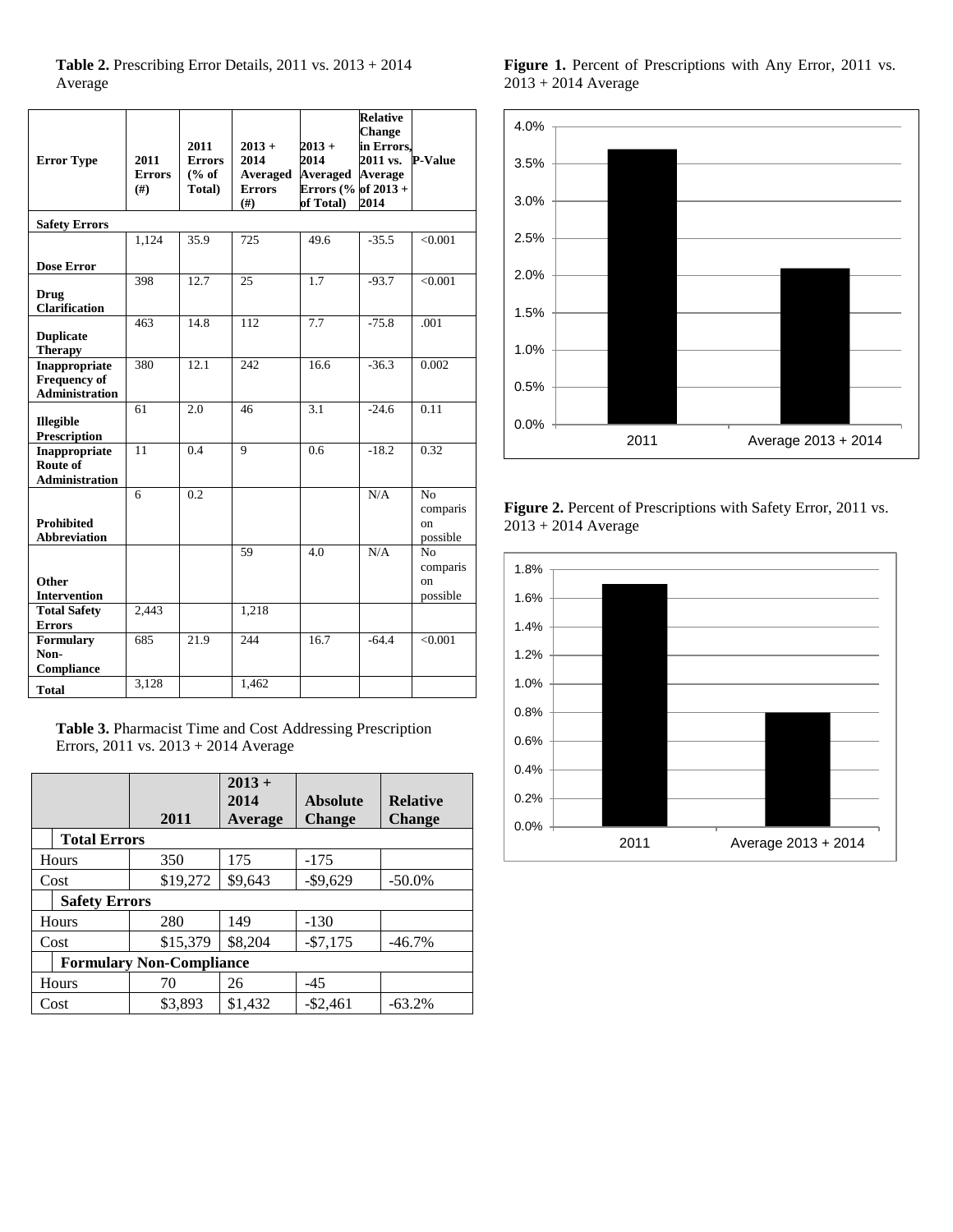

**Figure 3.** Percent of Prescriptions with Formulary Non-Compliance, 2011 vs. 2013 + 2014 Average









### **REFERENCES**

- 1. **Lumpkin JR**. Letter to Secretary Tommy Thompson, United States Department of Health and Human Services 2004. Sept 2, 2004. Accessed Aug 20, 2010. http://www.ncvhs.hhs.gov/040902lt2.htm.
- 2. **Sanguansak T, Morley MG, Yospaiboon Y, Lorch A, Hedt B, Morley K**. The impact of preprinted prescription forms on medication prescribing errors in an ophthalmology clinic in northeast Thailand: a nonrandomised interventional study. *BMJ Open*. 2012 Feb 24;2:e000539. doi: 10.1136/bmjopen-2011-000539. PubMed PMID: 22365953; PubMed Central PMCID: PMC3289984.
- 3. **Meyer TA**. Improving the quality of the order-writing process for inpatient orders and outpatient prescriptions. *Am J Health Syst Pharm*. 2000 Dec 15;57 Suppl 4:S18- 22. PubMed PMID: 11148940.
- 4. **Shaughnessy AF, Nickel RO.** Prescription-writing patterns and errors in a family medicine residency program. *J Fam Pract*. 1989 Sep;29(3):290-5. PubMed PMID: 2769194.
- 5. **Brodell RT, Helms SE, KrishnaRao I, Bredle DL.** Prescription errors. Legibility and drug name confusion. *Arch Fam Med*. 1997 May-Jun;6(3):296-8. PubMed PMID:9161359.
- 6. **Kennedy AG, Littenberg B**. A modified outpatient prescription form to reduce prescription errors. *Jt Comm J Qual Saf.* 2004 Sep;30(9):480-7. PubMed PMID:15469125.
- 7. **Hawksworth GM, Corlett AJ, Wright DJ, Chrystyn H.** Clinical pharmacy interventions by community pharmacists during the dispensing process. *Br J Clin Pharmacol.* 1999 Jun;47(6):695-700. PubMed PMID: 10383549; PubMed Central PMCID: PMC2014259.
- 8. **Rupp MT, DeYoung M, Schondelmeyer SW.** Prescribing problems and pharmacist interventions in community practice. *Med Care*. 1992 Oct;30(10):926-40. PubMed PMID: 1405798.
- 9. **Buurma H, de Smet PA, van den Hoff OP, Egberts AC**. Nature, frequency and determinants of prescription modifications in Dutch community pharmacies. *Br J Clin Pharmacol*. 2001 Jul;52(1):85-91. PubMed PMID: 11453894; PubMed Central PMCID: PMC2014512.
- 10. **Abramson EL, Malhotra S, Osorio SN, Edwards A, Cheriff A, Cole C, Kaushal R**. A long-term follow-up evaluation of electronic health record prescribing safety. *J Am Med Inform Assoc*. 2013 Jun;20(e1):e52-8. doi: 10.1136/amiajnl-2012-001328. PubMed PMID: 23578816; PubMed Central PMCID: PMC3715358.
- 11. **Kaushal R, Kern LM, Barrón Y, Quaresimo J, Abramson EL**. Electronic prescribing improves medication safety in community-based office practices. *J Gen Intern Med.* 2010 Jun;25(6):530-6. doi: 10.1007/s11606-009-1238-8. PubMed PMID:20186499; PubMed Central PMCID: PMC2869410.
- 12. **Fischer MA, Vogeli C, Stedman M, Ferris T, Brookhart MA, Weissman JS**. Effect of electronic prescribing with formulary decision support on medication use and cost. *Arch Intern Med*. 2008 Dec